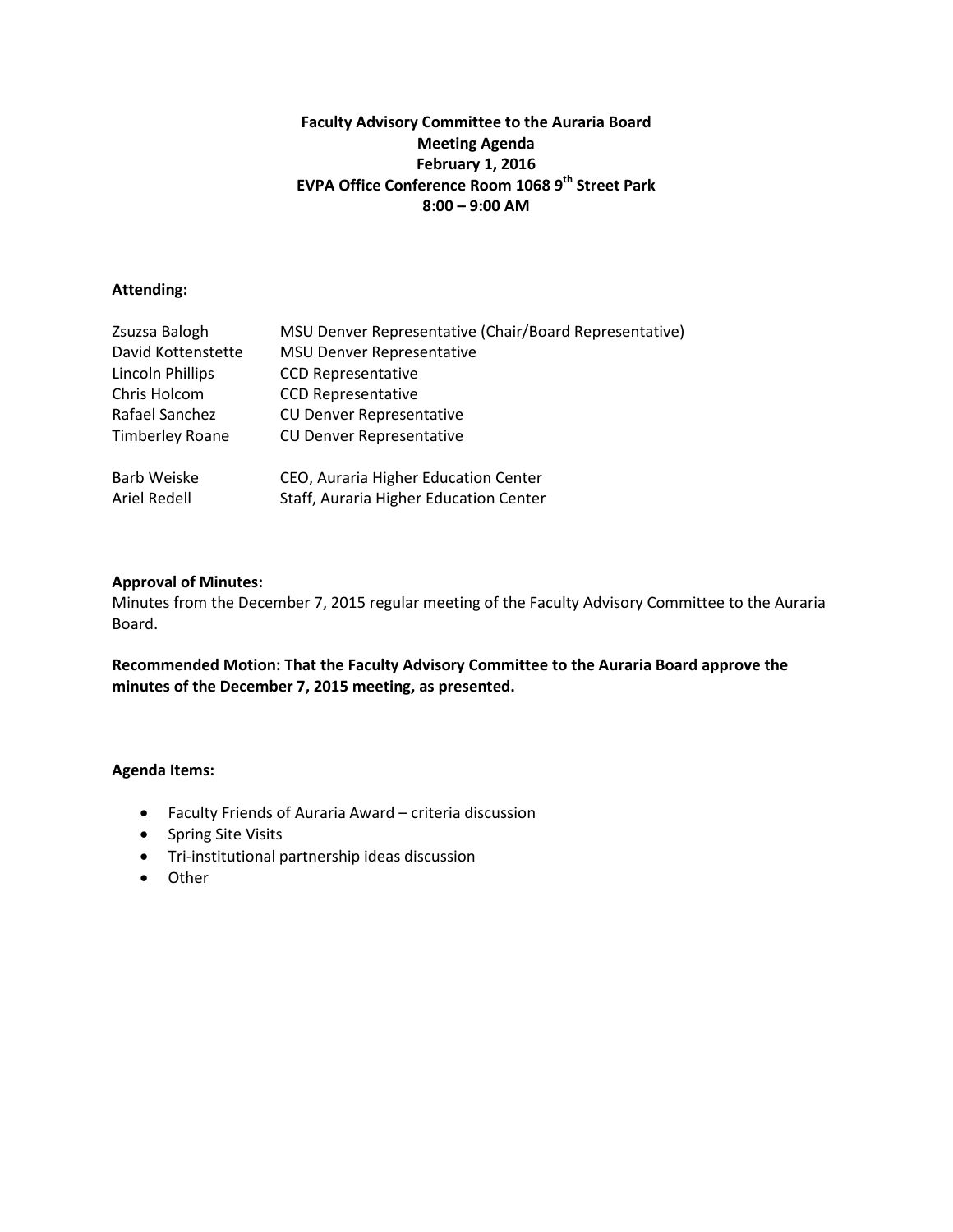## **Faculty Advisory Committee to the Auraria Board Meeting Minutes February 1, 2016 EVPA Office Conference Room 1068 9th Street Park 8:00 – 9:00 AM**

#### **Attendees:**

| Zsuzsa Balogh           | MSU Denver Representative - absent               |
|-------------------------|--------------------------------------------------|
| David Kottenstette      | MSU Denver Representative - present              |
| <b>Lincoln Phillips</b> | CCD Representative - present                     |
| Chris Holcom            | CCD Representative - present                     |
| Rafael Sanchez          | CU Denver Representative - present               |
| <b>Timberley Roane</b>  | CU Denver Representative - present               |
| <b>Barb Weiske</b>      | CEO, Auraria Higher Education Center - present   |
| <b>Ariel Redell</b>     | Staff, Auraria Higher Education Center - present |

## **1. Approval of Minutes:**

David Kottenstette moved to approve the minutes from the December 7, 2015 regular meeting of the Faculty Advisory Committee to the Auraria Board. Rafael Sanchez seconded the motion. **The motion carried unanimously.**

## **2. Faculty Friends of Auraria Award:**

The group looked at the criteria ideas provided by Zsuzsa and Rafael. They liked all of their ideas, but agreed that there should be examples of the type of tri-institutional involvement they are looking for out of the applicants/nominees. Rafael suggested that working with students should be a criteria, and he gave an example of his department working with students to create a desk top 3D printer. David said that the award should promote involvement with all institutions; it should bring people together. The group agreed.

Rafael asked about campus safety, and Barb responded that the police have been busy creating lots of safety initiatives, like the text a tip program and the community officers in many of the buildings. David suggested having the ACPD come to a future FACAB meeting and talk about all of that. Lincoln told the group that while watching some of the safety videos, he noticed that there are definite "hot zones" like the exit doors on the Cherry Creek building, as an example. He suggested possibly creating a set of really short videos or pod casts that speak specifically to these "hot zone" areas. David thought they could possibly post them to YouTube, so they are more accessible to students, faculty and staff.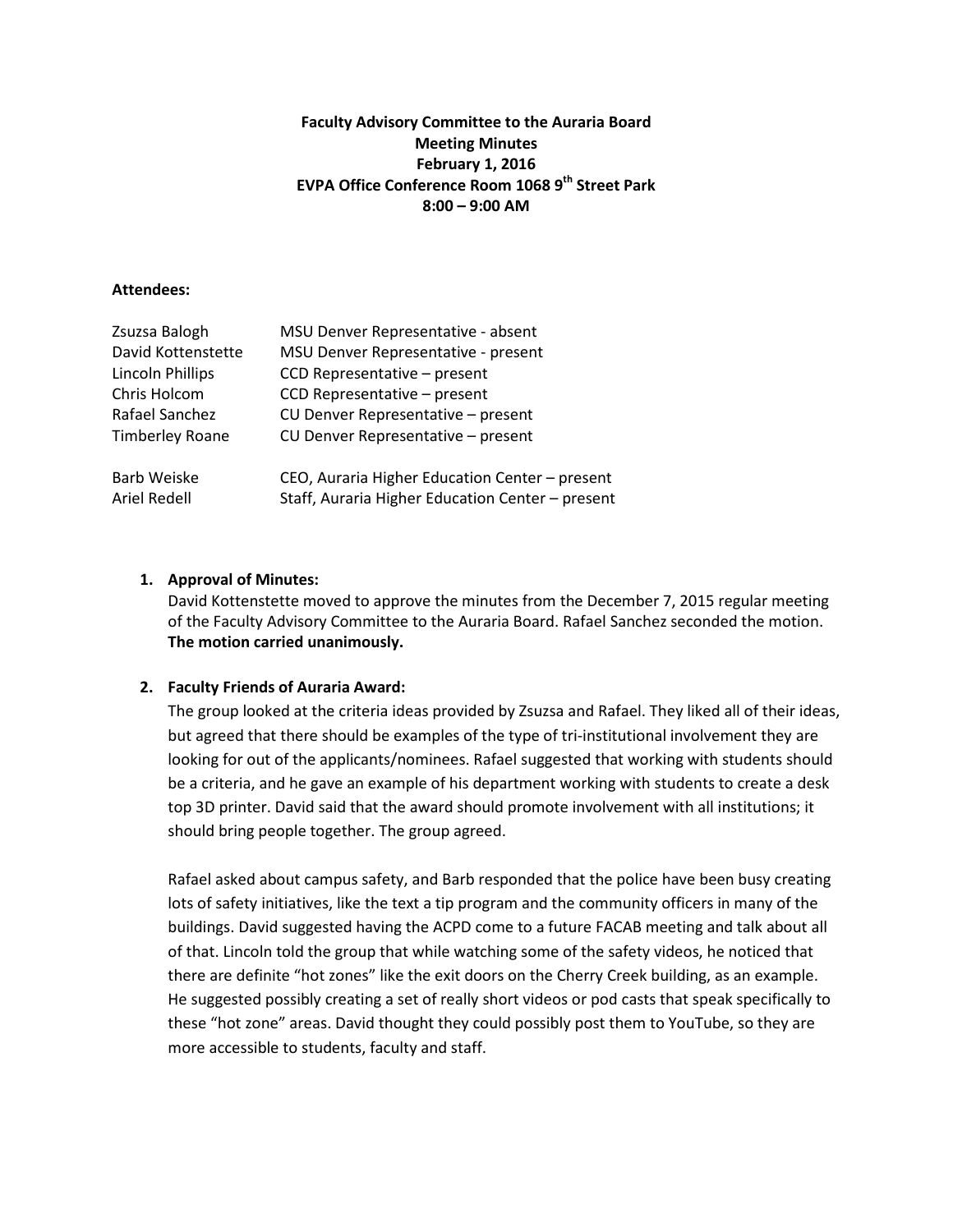David brought the focus back to the FFA award. The group consensus was that they liked the outlines that Zsuzsa and Rafael created, and they just needed to merge them into one and include examples. They will bring the final outline to their constituents, so people can begin to think about the award and they will have a better idea of what it's all about. Timberley asked if they should request a bio with submissions or if they should put page limits on anything but David thought that they should wait and see what they get for this first time around, then maybe add page limits if they find that many people are writing extremely lengthy submissions. The group agreed.

### **3. Spring Site Visits:**

David said that he would love to have site visits as a part of their yearly agendas, so they are able to see all the progress happening around campus, and it would give them an opportunity to gather valuable information about the other institutions new buildings and projects as well. He asked the group what their priorities are this year. Barb told the group that there is plenty to see at the Library, as they have been progressing quickly over there. The group was also interested in seeing CU Denver's, Student Commons building. David added that sometimes he feels as if he doesn't "belong" in the other schools buildings, and he thinks that these tours will create a more "shared campus" mentality. Timberley suggested that they might invite SACAB to join them on some of their site visits and the group also thought this was a good idea. The group also decided that it would be a good idea to actually hold their meetings in the buildings that they wish to tour and visit. David brought up that he would be interested in learning more about the intention of the architecture as well. The group identified the Library, the MSU Denver Regency Fields, and the CU Denver Student Commons to visit first. Lincoln said that maybe next year they could plan off site visits, like some of the locations across Speer Blvd. The group liked that idea as well.

#### **4. Tri-Institutional Partnership discussion:**

Timberley told the group that some of the CU Denver faculty had asked her to bring up parking for faculty who have large vehicles or a lot of field equipment that they need to store somewhere. She gave an example of a program that is conducting bird population studies and they have two ATV's on a trailer, but they have nowhere on campus to park them. There are some departments that have mobile labs as well, and they are running into the same issues. Barb suggested that they work with their own facilities staff first. They should speak to the facilities person at their institutions, and then those folks could reach out to AHEC to see what is possible and how they can accommodate these types of vehicles. Barb explained that their respective institutions should be made aware of these issues first, and then they can work through the proper channels to try and get their issues resolved.

## **5. Updates (from Barb):**

Barb gave the group some quick campus updates. She told the group that the library is coming along really well. They will do landscaping in April and they also plan to replace the roof. The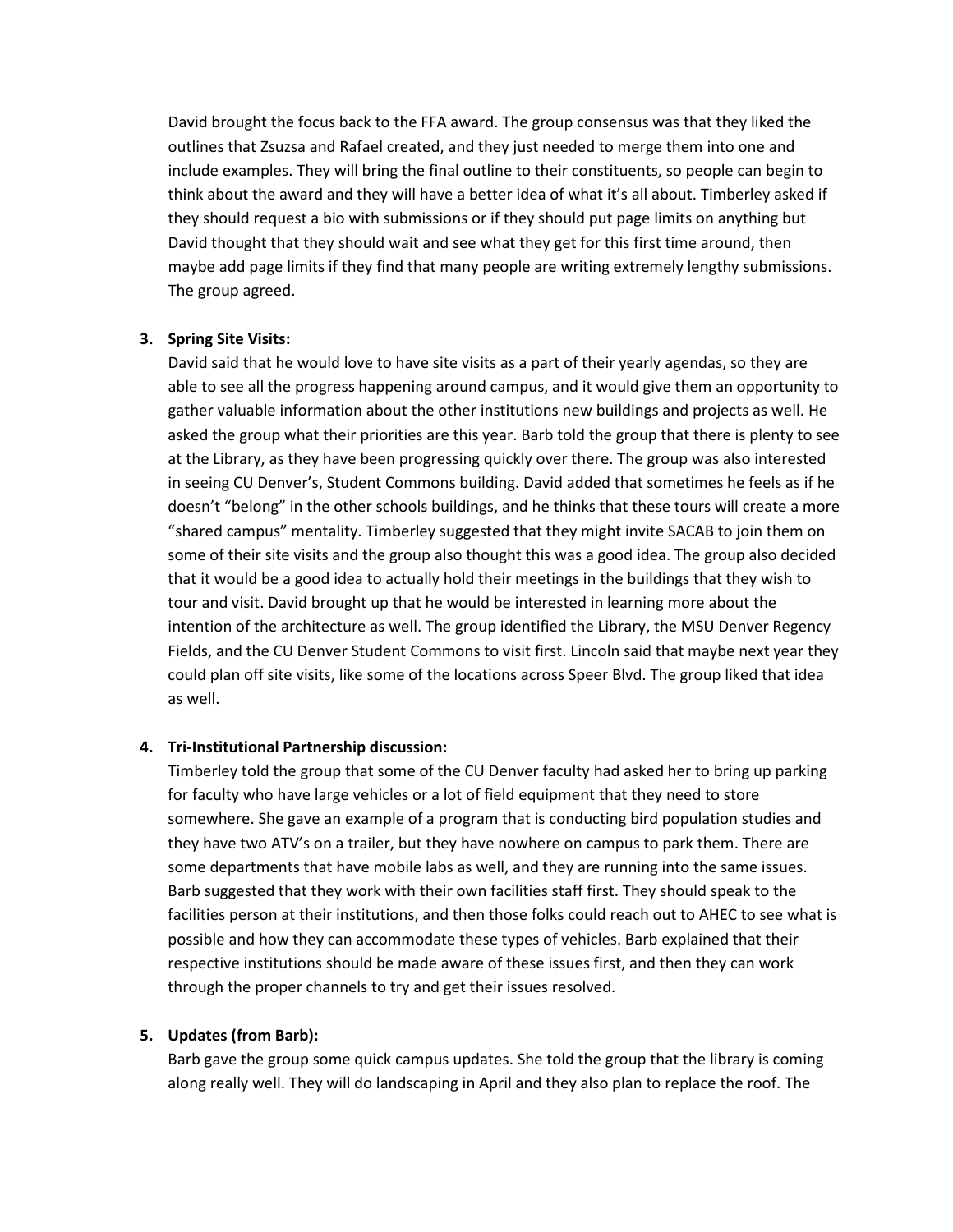lighting is not completed yet, but it is looking really good. The new entrance on the building is open now as well.

She shared that the Tivoli Quad project is also moving right along. They are on schedule and still plan to have CU Denver graduation there in May. After that, they will not be allowing events in that space for a while to make sure that the grass has an opportunity to take and the other landscaping gets completed.

The Tivoli coffee patio is about a month from completion, and it is looking great! There will be tables and chairs on the completed patio.

MSU Denver's AES building is also on schedule and they are in the design phase for the Wellness Center.

# **6. Adjournment:**

Meeting was adjourned at 9:06am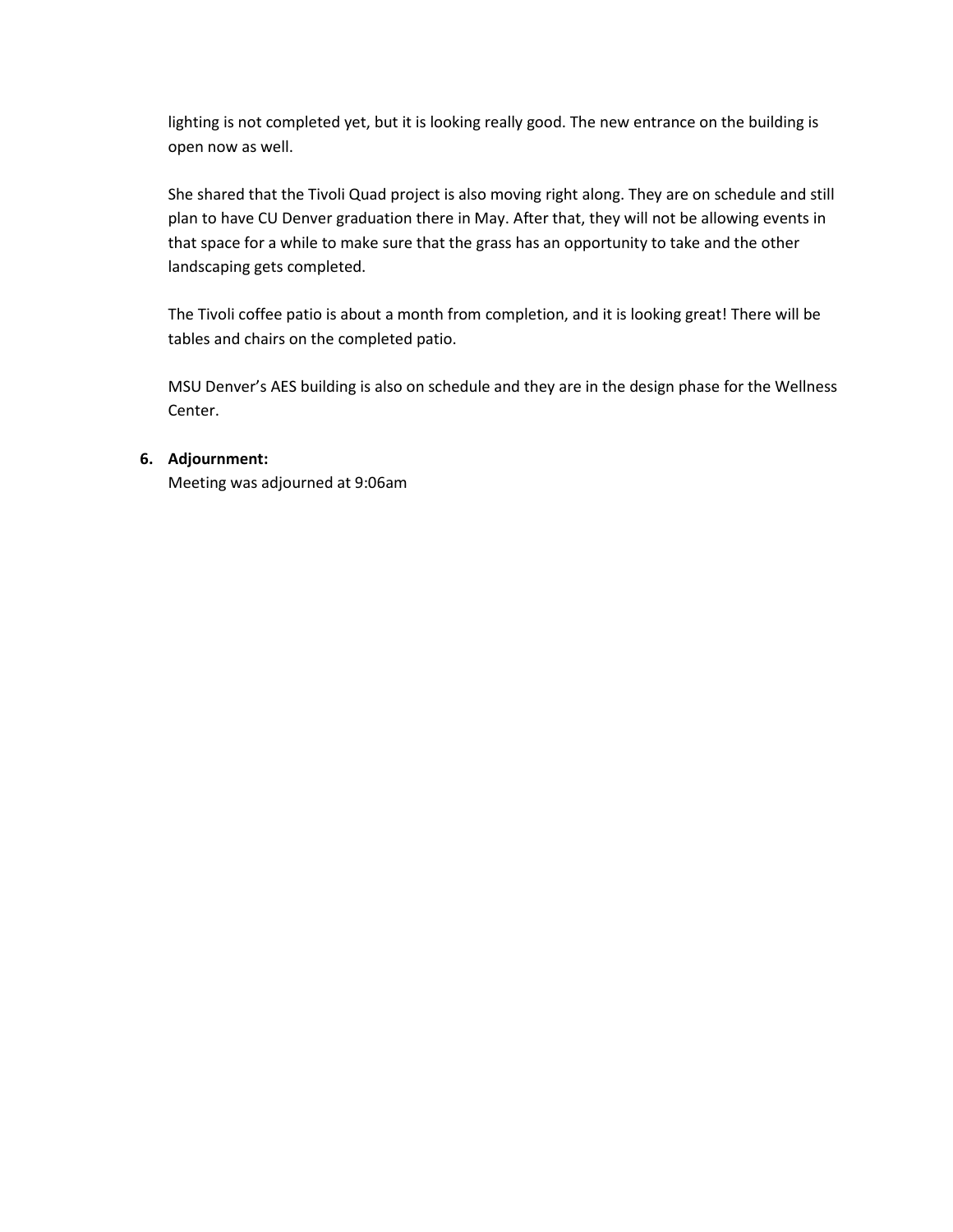## **Faculty Advisory Committee to the Auraria Board Meeting Agenda March 7, 2016 Library Main Entrance 8:00 – 9:00 AM**

## **Attending:**

| Zsuzsa Balogh           | MSU Denver Representative (Chair/Board Representative) |
|-------------------------|--------------------------------------------------------|
| David Kottenstette      | <b>MSU Denver Representative</b>                       |
| <b>Lincoln Phillips</b> | <b>CCD Representative</b>                              |
| Chris Holcom            | <b>CCD Representative</b>                              |
| Rafael Sanchez          | <b>CU Denver Representative</b>                        |
| <b>Timberley Roane</b>  | <b>CU Denver Representative</b>                        |
| Barb Weiske             | CEO, Auraria Higher Education Center                   |
| Ariel Redell            | Staff, Auraria Higher Education Center                 |

### **Approval of Minutes:**

Minutes from the February 1, 2016 regular meeting of the Faculty Advisory Committee to the Auraria Board.

**Recommended Motion: That the Faculty Advisory Committee to the Auraria Board approve the minutes of the February 1, 2016 meeting, as presented.** 

- Faculty Friends of Auraria Award finalize criteria
- Library Project Review
- Other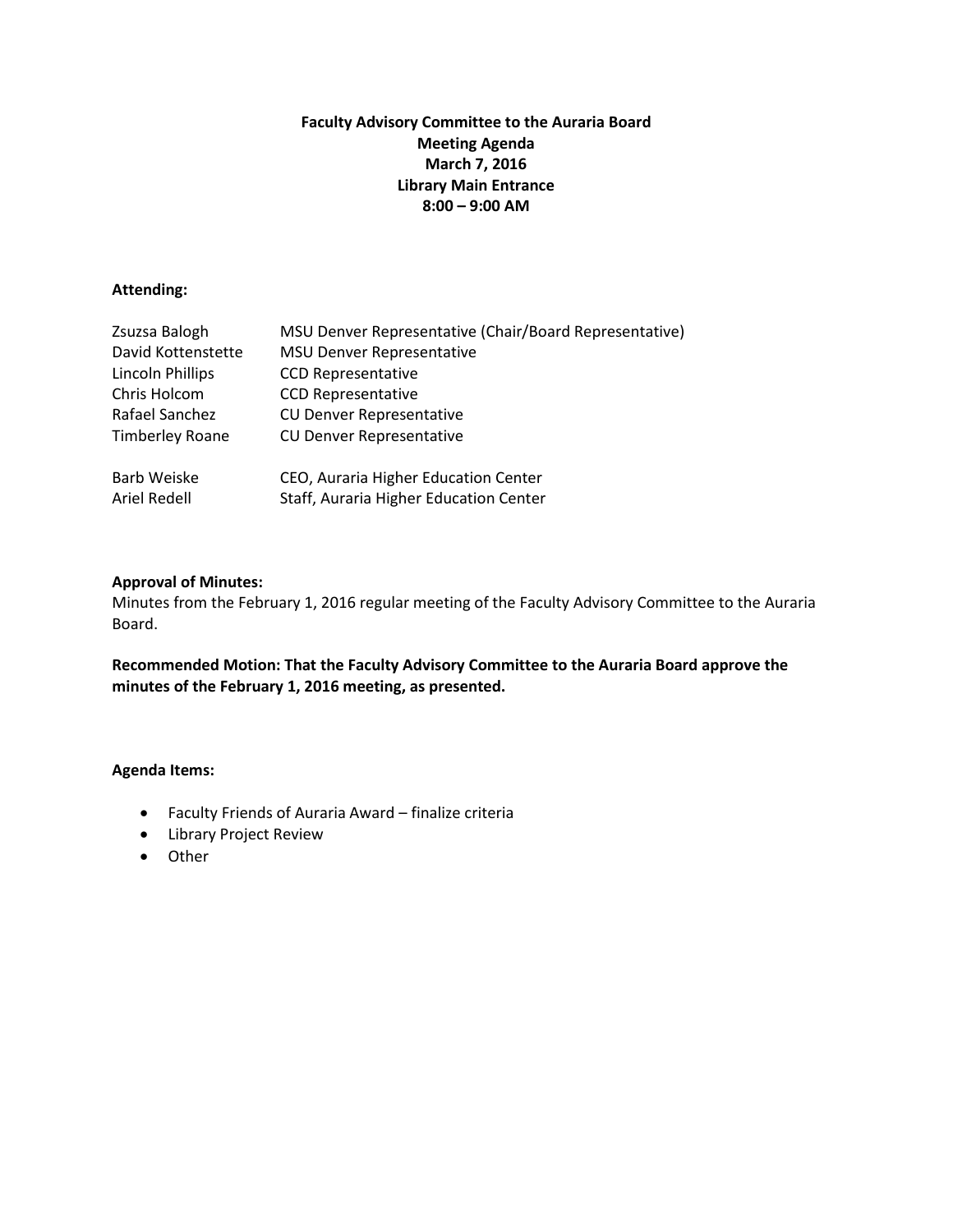## **Faculty Advisory Committee to the Auraria Board Meeting Minutes March 7, 2016 EVPA Office Conference Room 1068 9th Street Park SPECIAL MEETING IN LIBRARY 8:00 – 9:00 AM**

### **Attendees:**

| <b>MSU Denver Representative</b>       |
|----------------------------------------|
| <b>MSU Denver Representative</b>       |
| <b>CCD Representative</b>              |
| <b>CCD Representative</b>              |
| <b>CU Denver Representative</b>        |
| <b>CU Denver Representative</b>        |
| CEO, Auraria Higher Education Center   |
| Staff, Auraria Higher Education Center |
|                                        |

### **1. Approval of Minutes:**

Timberley Roane moved to approve the minutes from the February 1, 2016 regular meeting of the Faculty Advisory Committee to the Auraria Board. Lincoln Phillips seconded the motion. **The motion carried unanimously.**

## **2. Site Visit to the Auraria Library:**

The FACAB team visited the Auraria Library to discuss their renovations as well as some additional programming and student services that are being offered. Cindy Hashert, the Interim Director of the Auraria Library, was present to provide details.

A slide show was shown to the group that included information on:

- -collaborative classrooms
- -the expanded café area
- -extended HR space and an event venue
- -new software
- -tutoring and writing center information
- -the reserve-able discovery wall
- -ask us stations
- -check out go-pro (speedy, self-check out system)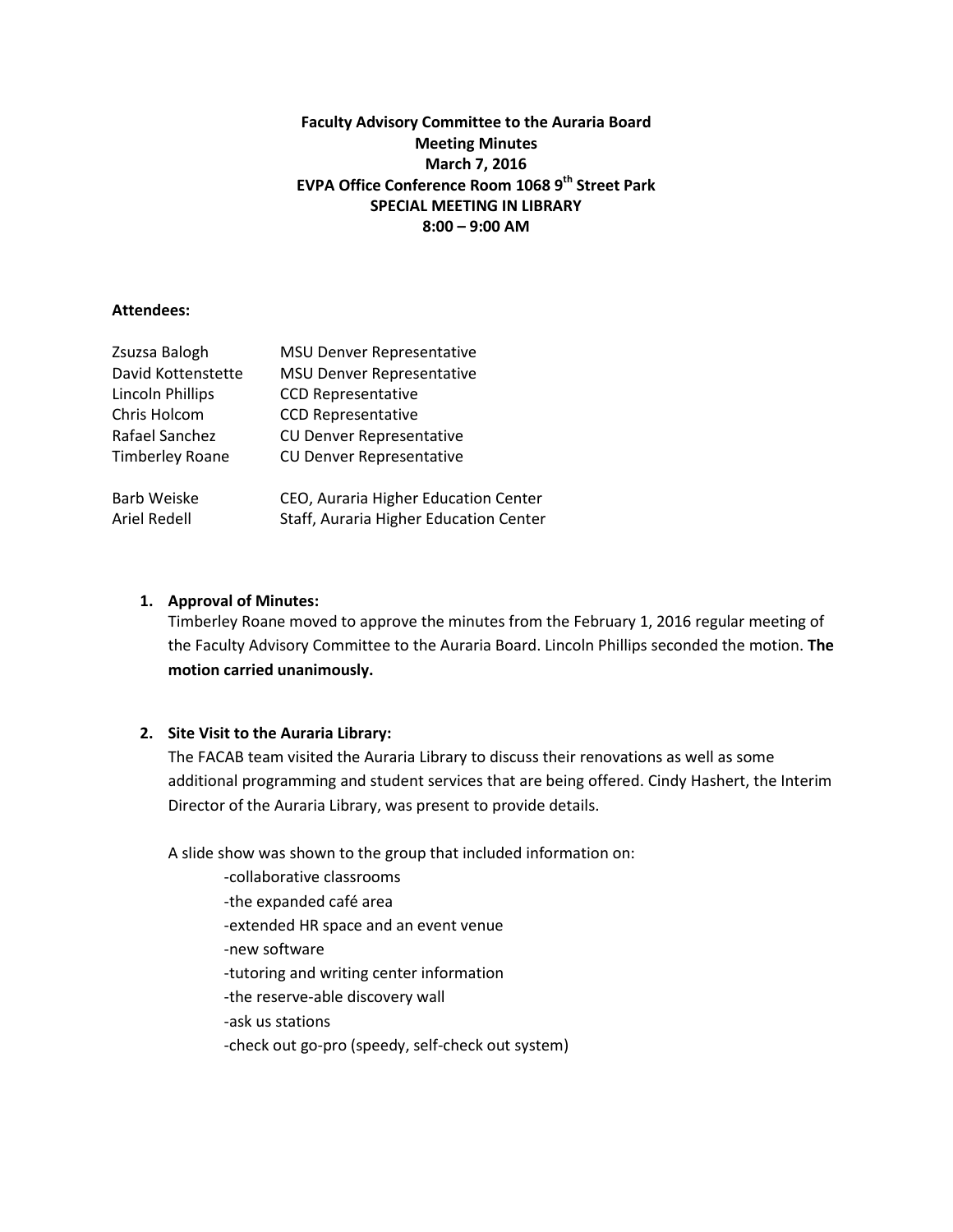David Kottenstette told the group that they should alert their faculty about all these updates in software, so they can provide the information to their students. He expressed the importance of sharing this information with their constituents.

Cindy told the group that they are hoping to active the outdoor spaces and revitalize the two courtyards as well. The group expressed their appreciation and gratitude for such a beautiful space that blends technology and the more traditional aspects of a library.

David asked if there will be archival displays and Raphael and Lincoln agreed that would be a great idea to bring in something special sometimes. Cindy said that while they don't have plans to have specific archives displayed at the moment, they have glass cases around the perimeter of the library that include lots of fun artifacts and collections, as well as particular walls dedicated to displaying library archives and other fun items of interest. She also mentioned highlighting special collections online. David wants information about how to best collaborate with the library and build bridges of communication and possibly even create fundraisers.

The group then toured the Library. They decided to postpone the FFA criteria discussion to the following meeting.

## **3. Adjournment:**

Meeting was adjourned at 9:15am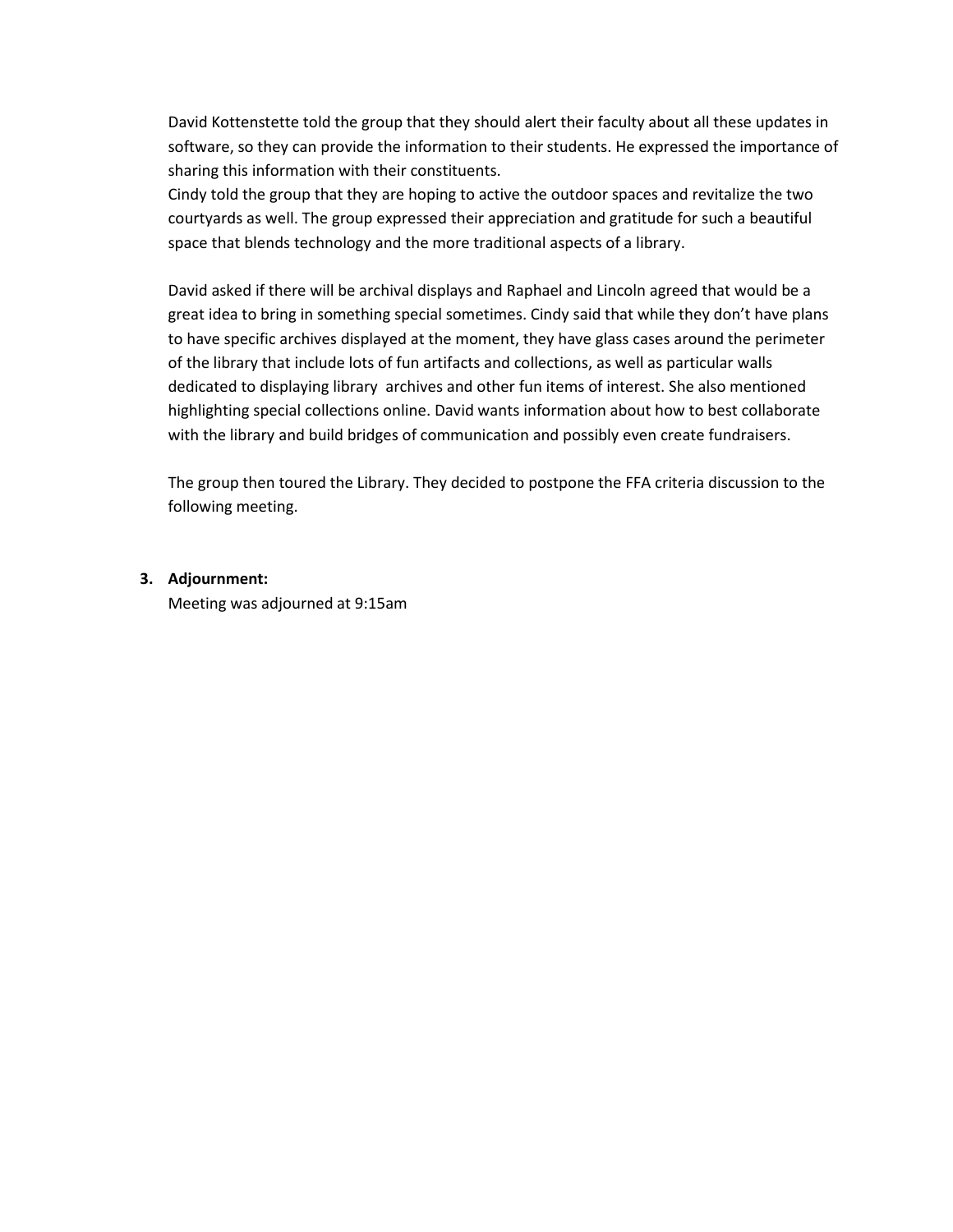# **Faculty Advisory Committee to the Auraria Board Meeting Minutes April 4, 2016 EVPA Office Conference Room 1068 9th Street Park SPECIAL MEETING IN STUDENT COMMONS BUILDING 8:00 – 9:00 AM**

### **Attendees:**

| Zsuzsa Balogh           | <b>MSU Denver Representative</b>       |
|-------------------------|----------------------------------------|
| David Kottenstette      | <b>MSU Denver Representative</b>       |
| <b>Lincoln Phillips</b> | <b>CCD Representative</b>              |
| Chris Holcom            | <b>CCD Representative</b>              |
| Rafael Sanchez          | <b>CU Denver Representative</b>        |
| <b>Timberley Roane</b>  | <b>CU Denver Representative</b>        |
| <b>Barb Weiske</b>      | CEO, Auraria Higher Education Center   |
| Ariel Redell            | Staff, Auraria Higher Education Center |

## **1. Approval of Minutes:**

To my knowledge, the minutes from the March 7, 2016 were not approved.

## **2. Site Visit to CU Denver's Student Commons Building:**

Unfortunately, Ariel was absent for this meeting, and therefore was unable to take minutes. The group toured the Student Commons Building.

## **3. Adjournment:**

Meeting was adjourned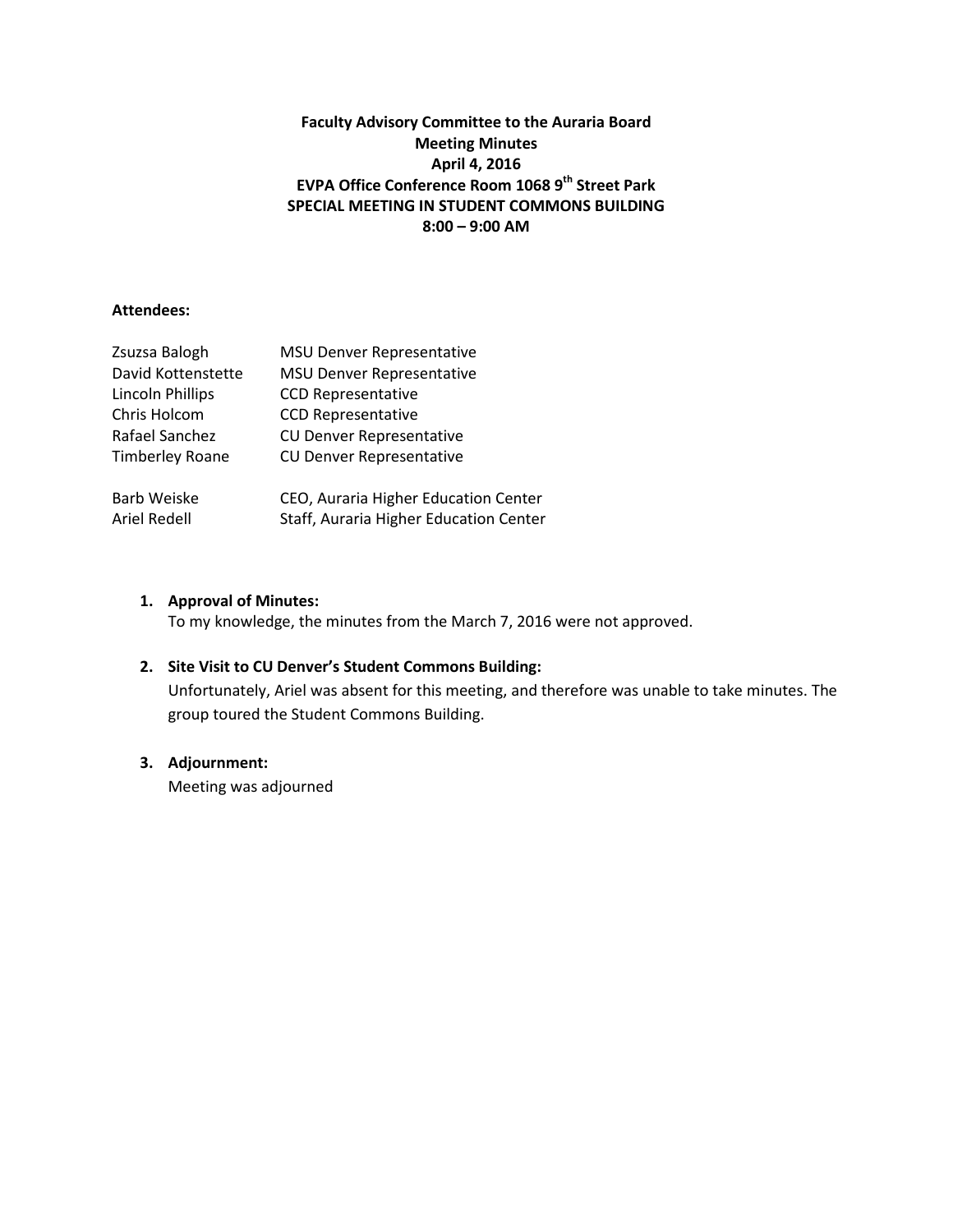# **Faculty Advisory Committee to the Auraria Board Meeting Agenda May 2, 2016 Regency Athletic Complex – MSU Denver 8:00 – 9:00 AM**

### **Attending:**

| Zsuzsa Balogh           | MSU Denver Representative (Chair/Board Representative) |
|-------------------------|--------------------------------------------------------|
| David Kottenstette      | <b>MSU Denver Representative</b>                       |
| <b>Lincoln Phillips</b> | <b>CCD Representative</b>                              |
| Chris Holcom            | <b>CCD Representative</b>                              |
| Rafael Sanchez          | <b>CU Denver Representative</b>                        |
| <b>Timberley Roane</b>  | <b>CU Denver Representative</b>                        |
| Barb Weiske             | CEO, Auraria Higher Education Center                   |
| Ariel Redell            | Staff, Auraria Higher Education Center                 |

### **Approval of Minutes:**

There are no minutes to approve

## **Recommended Motion:**

- Tour of MSU Denver's Regency Athletic Complex
- Parking Rate Discussion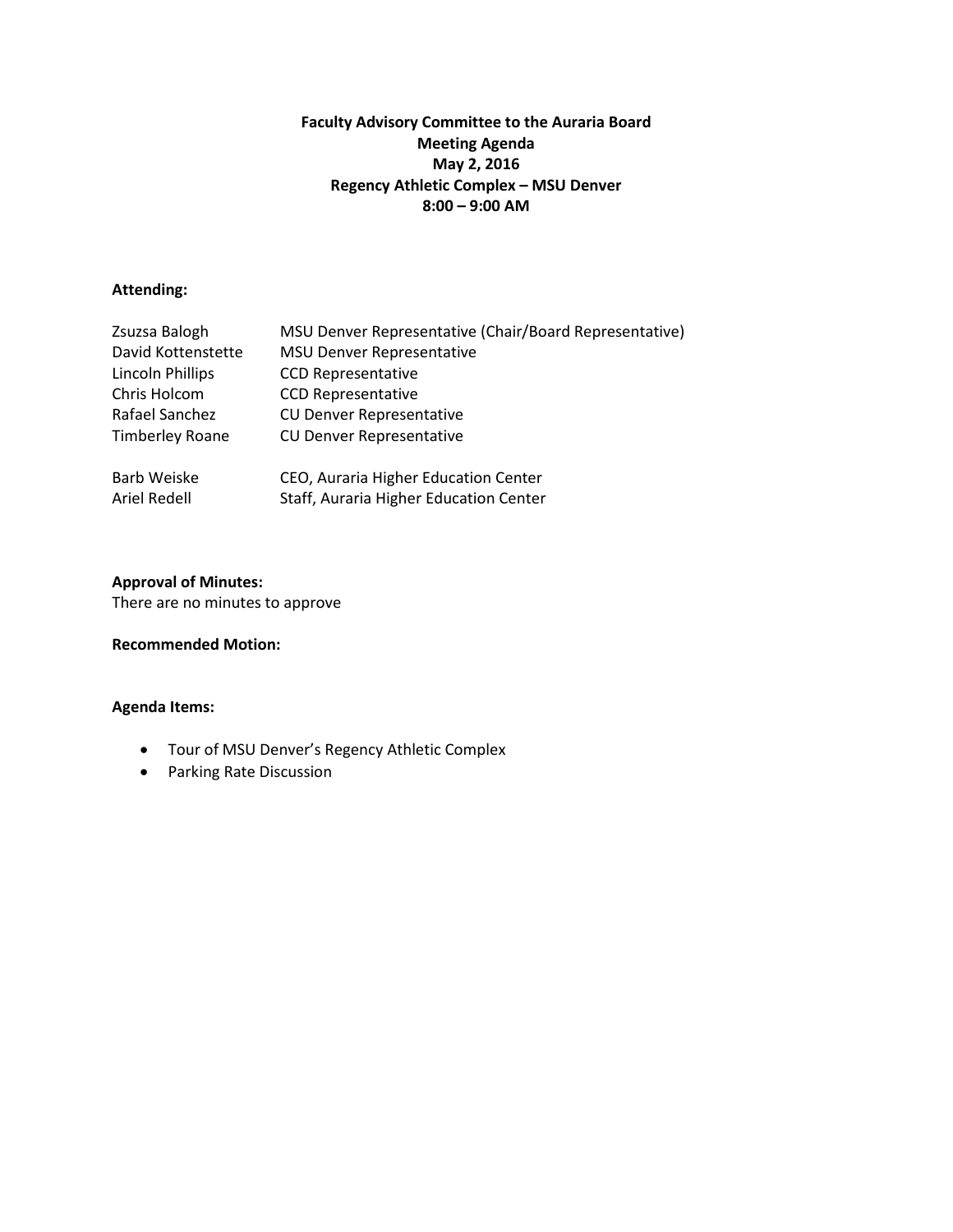## **Faculty Advisory Committee to the Auraria Board Meeting Agenda September 12, 2016 Conference Room at 1068 9th Street Park 8:00 – 9:00 AM**

### **Attending:**

| Zsuzsa Balogh           | <b>MSU Denver Representative</b>       |
|-------------------------|----------------------------------------|
| David Kottenstette      | <b>MSU Denver Representative</b>       |
| <b>Lincoln Phillips</b> | <b>CCD Representative</b>              |
| Chris Holcom            | <b>CCD Representative</b>              |
| Rafael Sanchez          | <b>CU Denver Representative</b>        |
| <b>Timberley Roane</b>  | <b>CU Denver Representative</b>        |
| <b>Barb Weiske</b>      | CEO, Auraria Higher Education Center   |
| Ariel Redell            | Staff, Auraria Higher Education Center |

### **Approval of Minutes:**

Minutes from the March 7th, 2016 and April 4<sup>th</sup>, 2016 regular meetings of the Faculty Advisory Committee to the Auraria Board.

**Recommended Motion: That the Faculty Advisory Committee to the Auraria Board approve the minutes of the March 7th and April 4th, 2016 meetings, as presented.**

- Introductions
- Confirmation of Chair/Board Representative
- Goals for the semester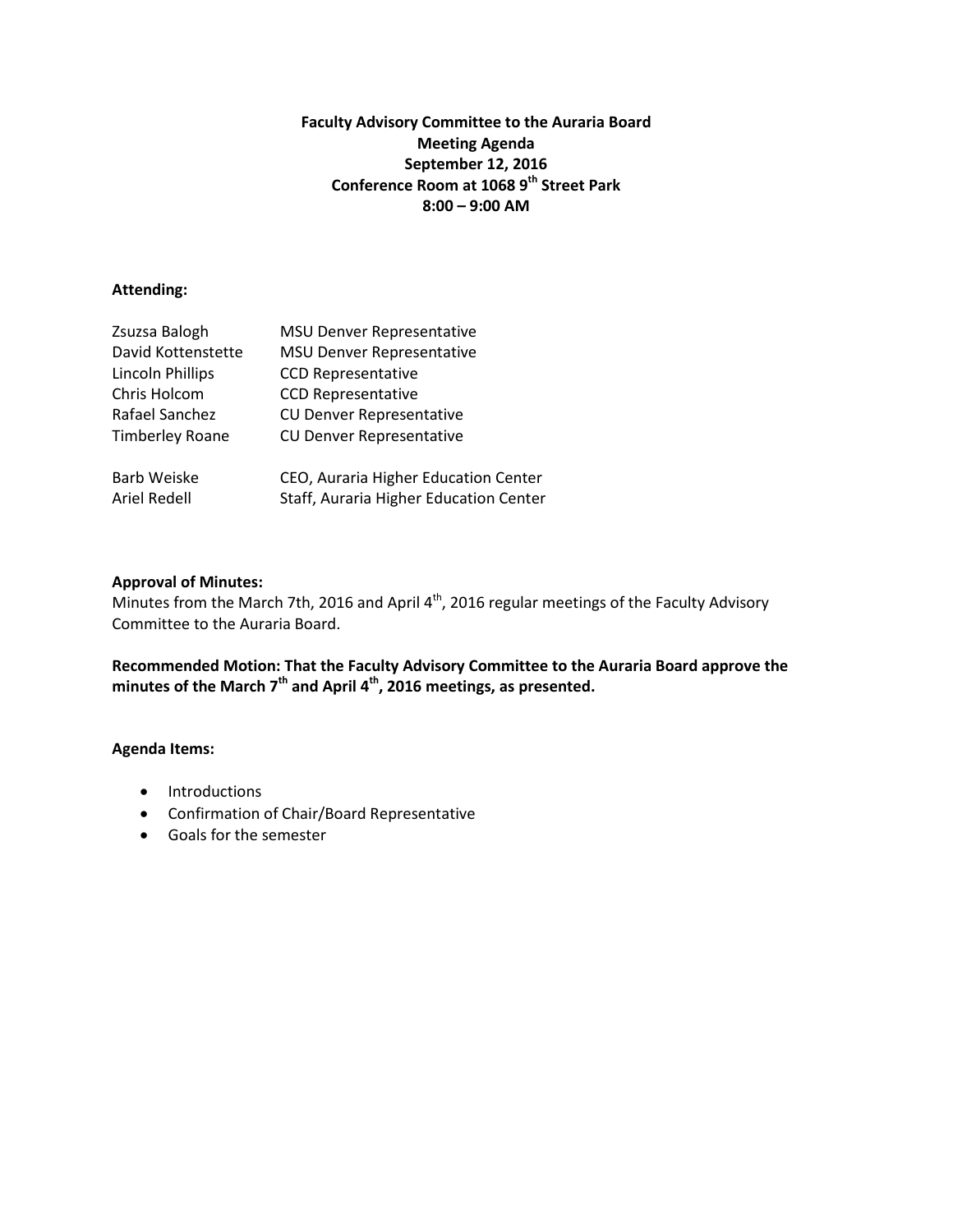## **Faculty Advisory Committee to the Auraria Board Meeting Minutes September 12, 2016 EVPA Office Conference Room 1068 9th Street Park 8:00 – 9:00 AM**

#### **Attendees:**

| Rafael Sanchez          | CU Denver Representative (Chair and ABOD representative) |
|-------------------------|----------------------------------------------------------|
| <b>Timberley Roane</b>  | <b>CU Denver Representative</b>                          |
| Zsuzsa Balogh           | <b>MSU Denver Representative</b>                         |
| David Kottenstette      | <b>MSU Denver Representative</b>                         |
| <b>Lincoln Phillips</b> | <b>CCD Representative</b>                                |
| Chris Holcom            | <b>CCD Representative</b>                                |
| Barb Weiske             | CEO, Auraria Higher Education Center                     |
| Ariel Redell            | Staff, Auraria Higher Education Center                   |

## **1. Introductions:**

The group will be made up of the same members as 2015-2016 fiscal year, as listed above.

### **2. Approval of Minutes:**

The minutes from the March  $3^{rd}$  and April  $4^{th}$ , 2016 were reviewed. Timberley moved to approve both sets of minutes. **The motion carried unanimously.**

## **3. Confirmation of Chair/Board Representative:**

David recognized that, per FACAB bylaws, it was CU Denver's term to be FACAB chair and ABOD representative. Timberley made a recommendation and motion that Rafael Sanchez be this year's Chair and Board rep. **The motion carried unanimously.**

#### **4. Semester Goals:**

Rafael asked the group if they would like to continue to take tours of some of the campus buildings or spaces that they might not have seen last year. Zsuzsa asked if they could tour building/construction sites, and Barb replied that they could as long as they were able to coordinate with someone from their institutions to arrange the tour. Timberley mentioned that they are currently breaking ground on the Wellness Center and that North Classroom will start renovations soon as well. Zsuzsa told the group that she would find out about getting onto the AES building site.

Rafael brought up campus safety, stating that shootings are becoming more prevalent and asking if they could get additional training and possibly coordinate something with all three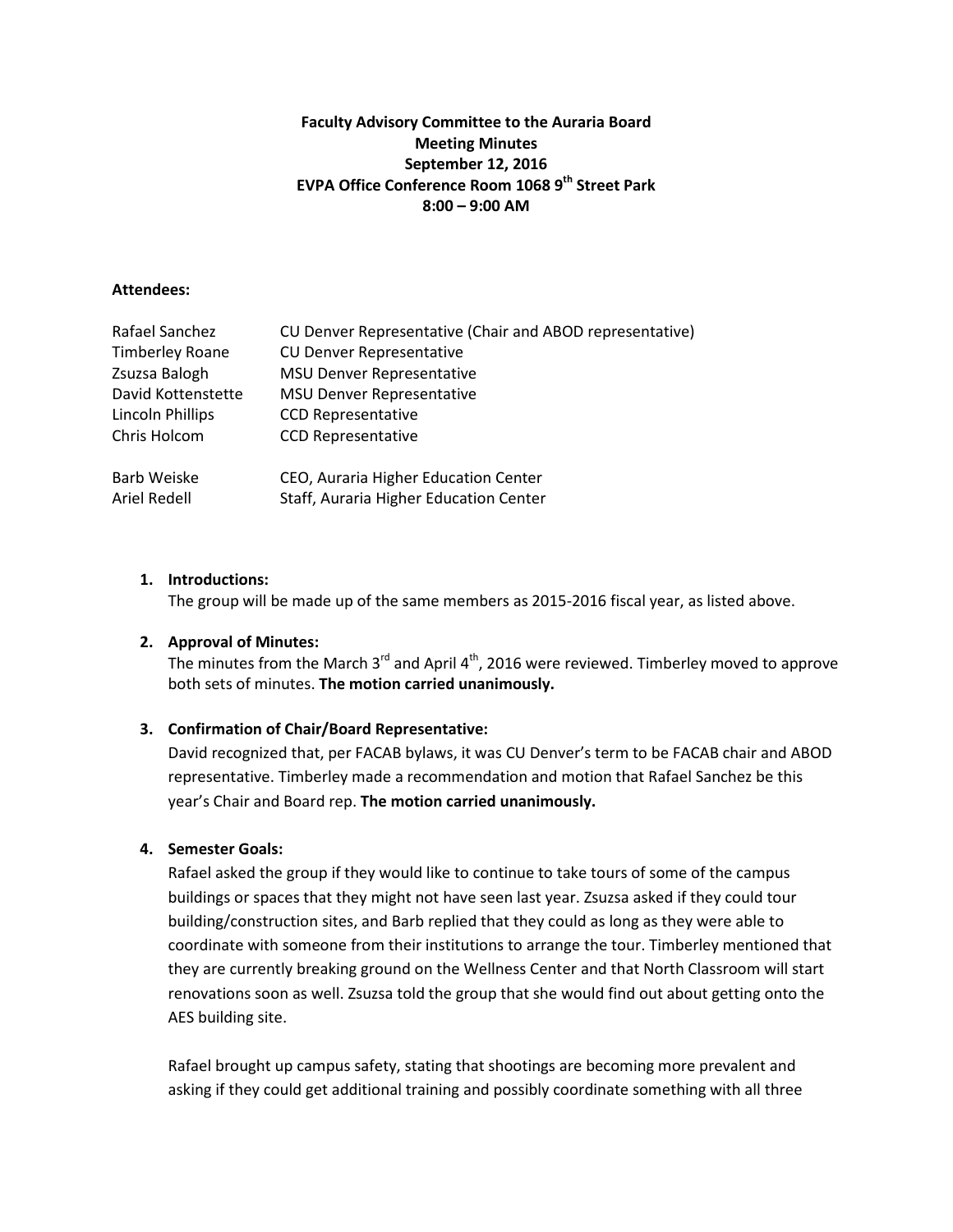institutions. The issue of concealed carry was discussed. Chris and David explained that people are allowed to carry a concealed weapon on campus with the appropriate permit, and it must be hidden or concealed. No open carry on campus. Barb told the group that we have a robust emergency preparedness program that offers all sorts of trainings, from active shooter to general safety to severe weather. In addition, she explained that each department can set up a time to have them come to the office and go through some safety and emergency situations with everyone, or individuals can sign up for group style classes. Timberley asked if the Active Shooter training could be offered more often, stating that she has not been able to take it a few times, due to the classes filling up. Chris told the group that CCD has organized trainings with the Emergency Preparedness group on multiple occasions and they were all successful. Barb agreed to provide more information about who to contact regarding Emergency Preparedness.

Raphael brought up the tour that they took to the library last semester and wanted to discuss the possibility to partnering with all three institutions and the Auraria Library to create an innovation showcase or innovation center where students, faculty and staff could come together and build different displays and collections that could be enjoyed by all. David brought up the Denver Art Museum, saying that they do something similar. They have a studio where they provide tools or utensils needed to create something cool, related to their current showcase, and people can just go in and use it, hands on. Sometimes they have experts scheduled that will come in and talk or teach about that particular topic. He told the group that it is very engaging and creative. The group had some questions about who would organize and coordinate all these events at the library, so that is something to think about going forward with this initiative. Barb suggested that the group meet with Cindy Hashert, the Library's interim director as a jumping off point. The group thought that this would be a great way to get all three schools involved in something creative and engaging, and could create a sense of collective identity.

The group then discussed the FFA award that they had been working on last year. It was decided that Ariel would collect all submissions and distribute to the group for review and decisions. The group decided they would talk to their constituents and present the award information to their faculty senates as well.

David mentioned a complaint that he had caught wind of regarding the doors to the Café portion of the Auraria Library. The ADA button had not been installed, so folks with disabilities were unable to get into the Café area of the Library. Barb said that she would find out what was going on and let the group know.

Rafael wanted to talk to the group about creating and hosting an 1800's event, here on Historic  $9<sup>th</sup>$  Street Park, where the campus and community could be invited to experience traveling back in time, via costumes, food, acting and entertainment. He thought that it would be a great idea to try and organize an event that could highlight the campus and get a lot of people involved. Chris mentioned that a couple student groups were already planning a similar event. David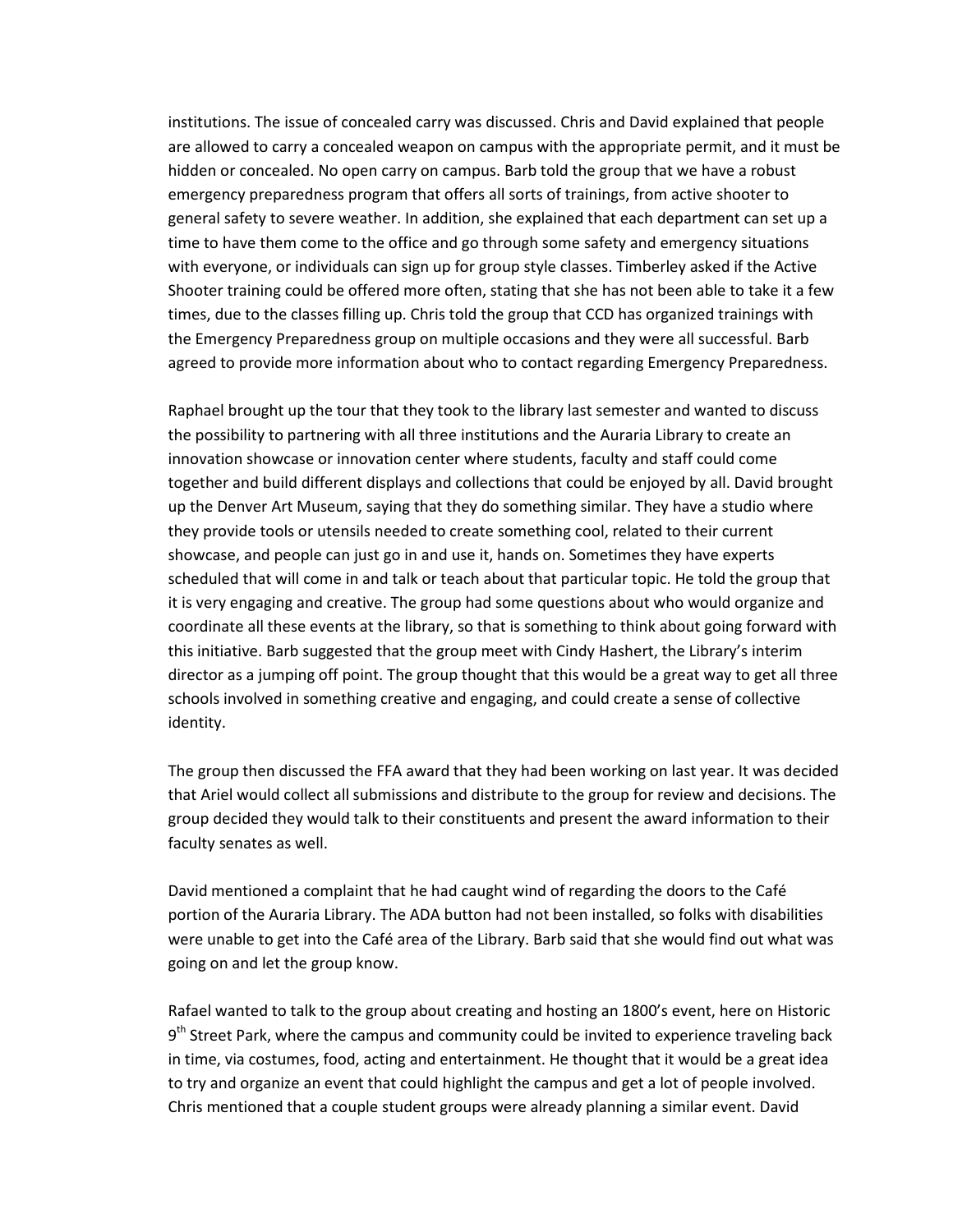suggested that for the next meeting, they all come prepared with any items or ideas that they would like to work on this semester, they can be vetted then and decisions can be made regarding what they should focus on this year.

Barb wanted to share a little information regarding the work that has been done on the Conceptual Walkway project. She shared with the group that they had put together a team of people, including representatives from the City, DDP, DPAC, AHEC and others to begin to look at options as far as an interactive walkway goes. They have come up with a plan, that Barb shared with the group. It includes a three phase approach. Phase one being the "road diet", creating a more pedestrian friendly area and a protected bike lane. Phase two would be creating and building the walkway itself. Phase three would include engaging the bridge with buildings, the river, and possible pavilions and other activities. David asked who was going to fund this project and Barb informed him that has not been decided yet. Some of the first phase might be able to be funded, at least in part by the city, but they are still considering all options. David then brought up Colfax and Lipan and said that intersection is in dire need of help, as pedestrians and cars seem to bottle neck there. Barb told the group that they already have a plan in place for that intersection and that work should begin there sometime in the early spring.

Due to time constraints, the group decided to finish up discussions at their next meeting.

**5. Adjournment:**

9:11am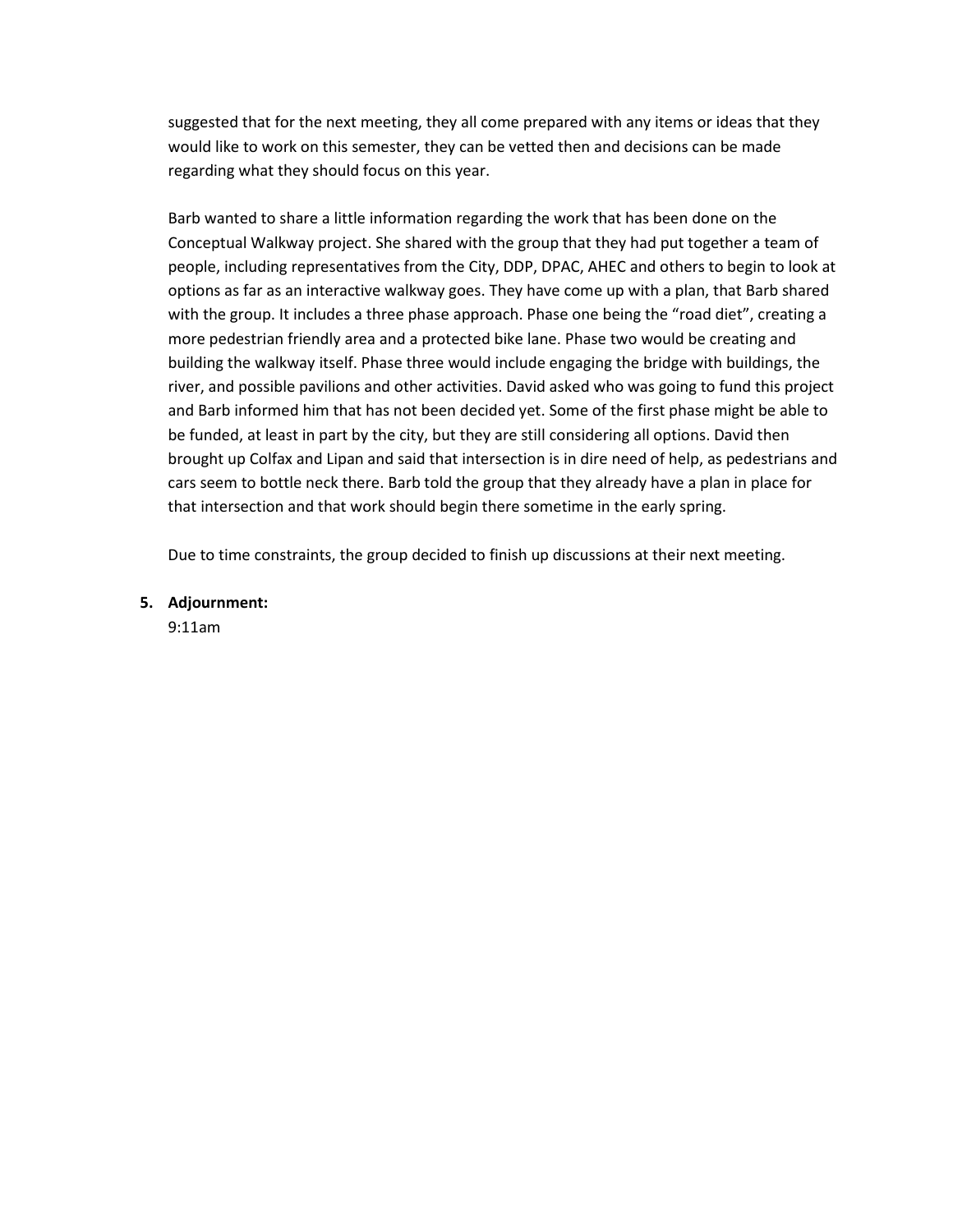## **Faculty Advisory Committee to the Auraria Board Meeting Agenda October 3, 2016 Conference Room at 1068 9th Street Park 8:00 – 9:00 AM**

## **Attending:**

| Rafael Sanchez         | CU Denver Representative (Chair and ABOD representative) |
|------------------------|----------------------------------------------------------|
| <b>Timberley Roane</b> | <b>CU Denver Representative</b>                          |
| Zsuzsa Balogh          | <b>MSU Denver Representative</b>                         |
| David Kottenstette     | <b>MSU Denver Representative</b>                         |
| Lincoln Phillips       | <b>CCD Representative</b>                                |
| Chris Holcom           | <b>CCD Representative</b>                                |
| Barb Weiske            | CEO, Auraria Higher Education Center                     |
| Ariel Redell           | Staff, Auraria Higher Education Center                   |

### **Approval of Minutes:**

Minutes from the September 12, 2016 regular meeting of the Faculty Advisory Committee to the Auraria Board.

**Recommended Motion: That the Faculty Advisory Committee to the Auraria Board approve the minutes of the September 12, 2016 meeting, as presented.**

- Goals for the semester
	- o 2016-17 Faculty Friends of Auraria Award Follow Up
	- o Library Innovation Center Concept Discussion
	- o Other recommended activities
- Other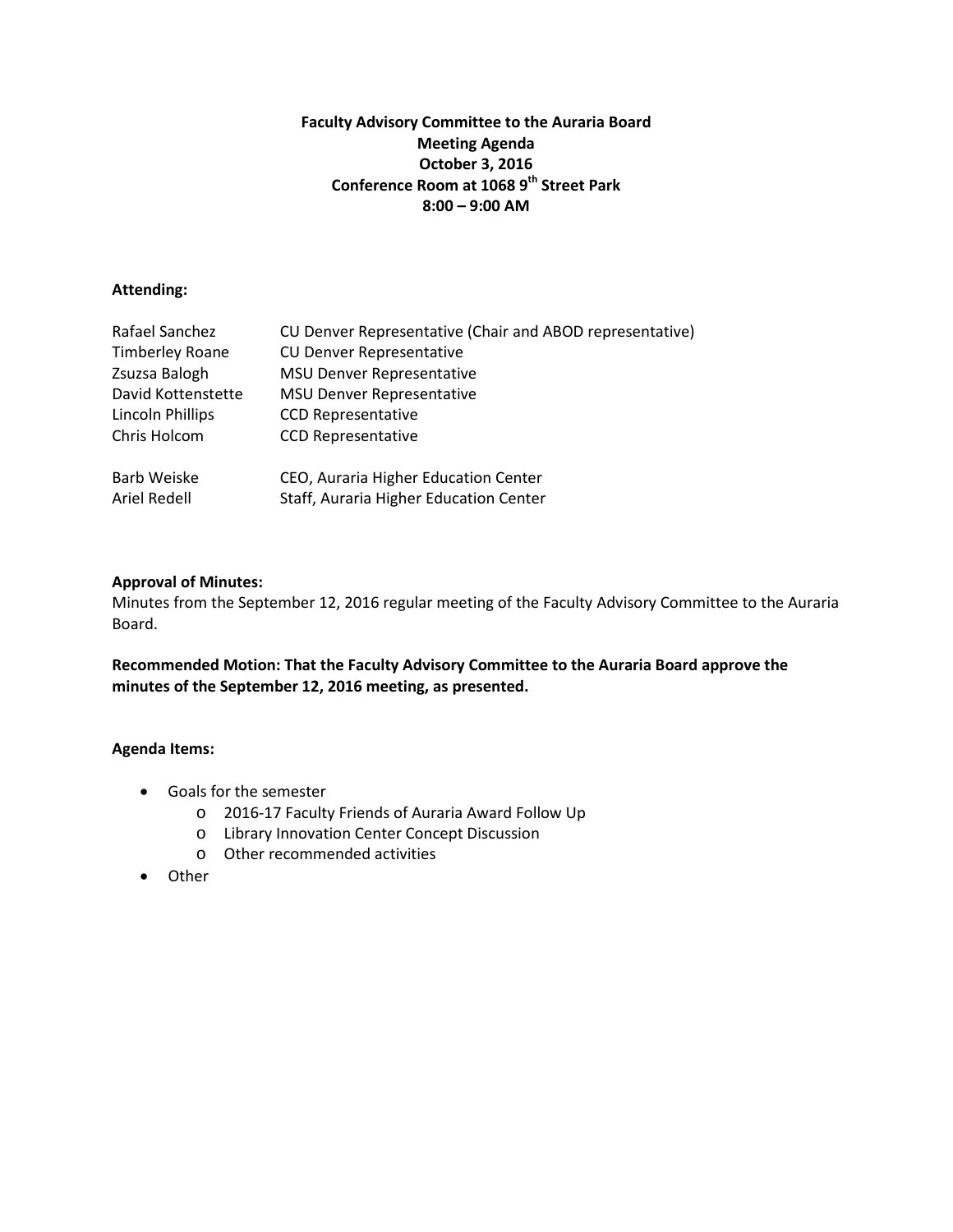## **Faculty Advisory Committee to the Auraria Board Meeting Minutes December 5, 2016 Conference Room at 1068 9th Street Park 8:00 – 9:00 AM**

### **Attendees:**

| Rafael Sanchez          | CU Denver Representative (Chair and ABOD representative) |
|-------------------------|----------------------------------------------------------|
| <b>Timberley Roane</b>  | <b>CU Denver Representative</b>                          |
| Zsuzsa Balogh           | <b>MSU Denver Representative</b>                         |
| David Kottenstette      | <b>MSU Denver Representative</b>                         |
| <b>Lincoln Phillips</b> | <b>CCD Representative</b>                                |
| Chris Holcom            | <b>CCD Representative</b>                                |
| <b>Barb Weiske</b>      | CEO, Auraria Higher Education Center                     |
| Ariel Redell            | Staff, Auraria Higher Education Center                   |

### **1. Approval of Minutes:**

The minutes from the November 7, 2016 were reviewed. David moved to approve the minutes. Chris seconded. **The motion carried unanimously.**

#### **2. Innovation Pilot Project (Response from SACAB):**

Lincoln told the members who were unable to be present at the SACAB meeting how it went and what was discussed. He said that SACAB seemed open minded about the project, but wanted a more solid proposal from FACAB before agreeing to help. However, they gave their tentative support of the idea. Rafael asked what exactly SACAB would be able to contribute, and Barb responded that they only have a small operating budget, but that they would possibly be able to contribute in other ways, like getting student groups involved and raising awareness through their Student Governments and organizations.

Rafael suggested that they go ahead and put together a proposal – something that is broad in scope, so it could be applied in many different ways. Timberley said that they might want to start out small, and see if student clubs would like to host events or activities in the space, and see what types of ideas they have. She also suggested making it accessible to as many students and groups as possible. Lincoln thought that maybe clubs could submit some sort of application form and go through a review process in order to use the space. He also pointed out that some faculty or staff oversight would be necessary, and that they should take that into consideration when creating the proposal. David agreed that the group needed to put together a formalized plan that includes the general idea for the project, what groups are involved and possible funding sources. He thought that the group should come up with something before the next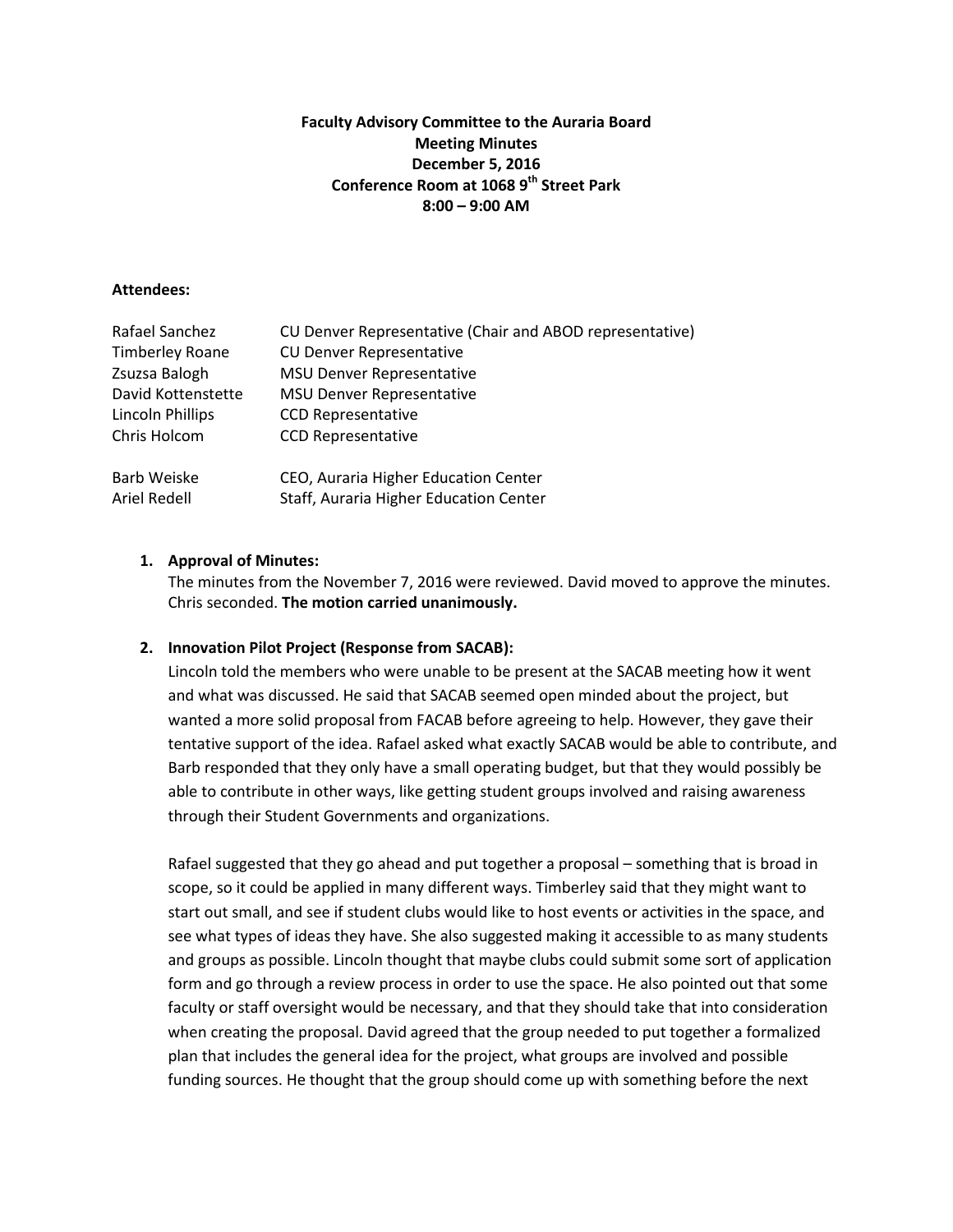FACAB meeting, so they have a document to review and edit as needed. They also need to talk to their own institutions about this project idea and develop a strategy.

After the group puts together a proposal, they agreed that they would need to meet with the Library staff again to make sure that everyone is on the same page, and the plan seems feasible to everyone involved.

# **3. FFA Award Update:**

Rafael asked for any updates on the FFA award. Ariel told the group that she had not received any submissions yet. The group thought that they might need to find alternative ways to get the word out; not only about the award itself, but about FACAB. Timberley thought that people just don't know who FACAB is and what they are there for. She thought that maybe they could table, or find other ways to raise awareness about the group and the award.

# **4. Adjournment:**

8:59 am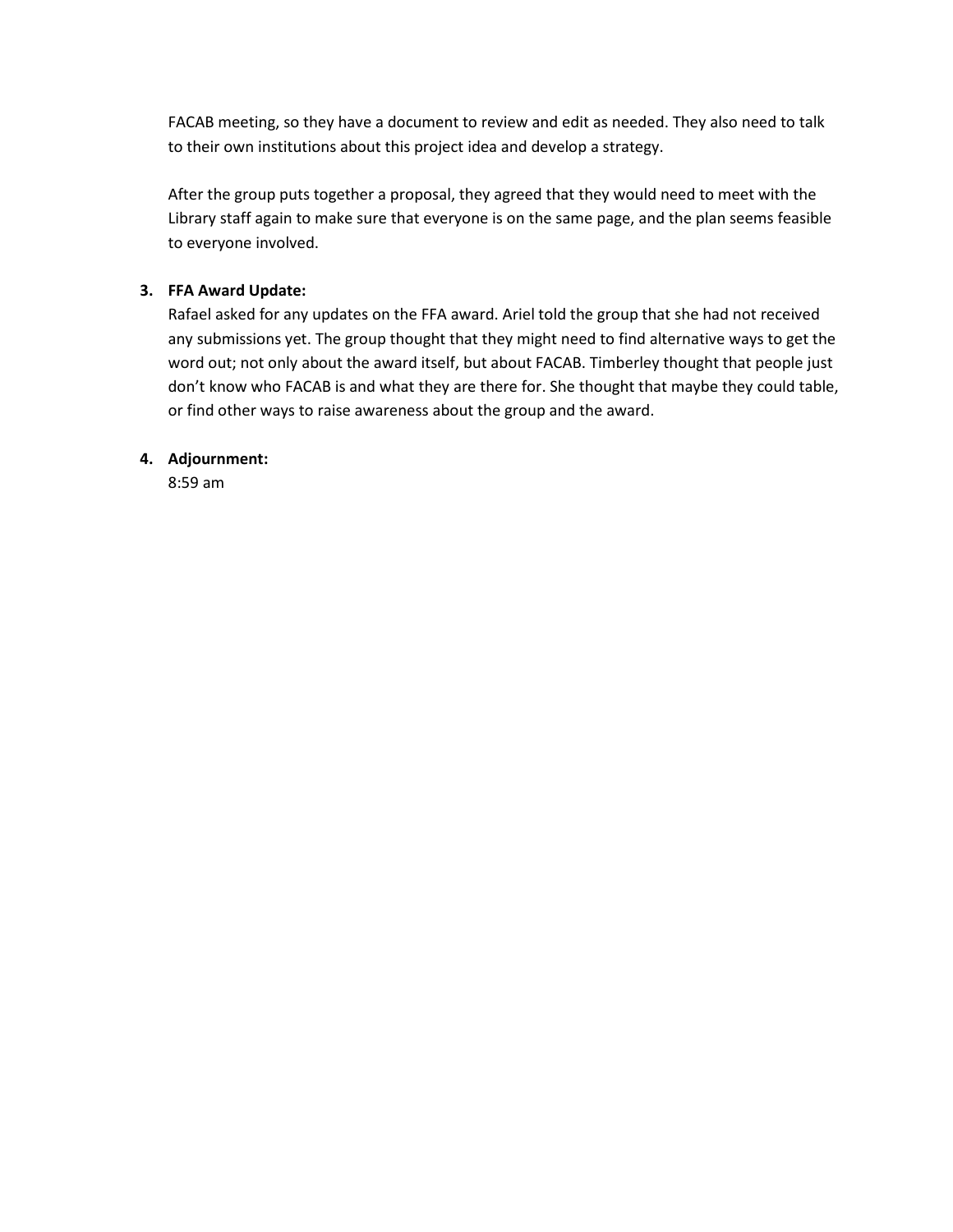#### AHEC PARKING ENTERPRISE

#### **NEW PARKING RATE STRUCTURE**

| <b>Parking Area</b> | Type                       | 2015-16  |             | 2016-17  |  |
|---------------------|----------------------------|----------|-------------|----------|--|
| <b>LOTS</b>         |                            |          |             |          |  |
| Aspen               | All day                    | \$3.00   | \$0.50      | \$3.50   |  |
| Beech               | All day                    | \$3.00   | \$0.50      | \$3.50   |  |
| Birch               | All day                    | \$3.00   | \$0.50      | \$3.50   |  |
| Cherry              | All day                    | \$4.50   | \$0.50      | \$5.00   |  |
| Dogwood             | All day                    | \$6.00   | \$0.50      | \$6.50   |  |
|                     | Permit-Monthly             | \$122.00 | \$11.00     | \$133.00 |  |
|                     | Permit-Semester            | \$489.00 | \$43.00     | \$532.00 |  |
| Elm                 | All day                    | \$4.50   | \$0.50      | \$5.00   |  |
| Fir                 | All day                    | \$4.50   | \$0.50      | \$5.00   |  |
| Holly               | All day                    | \$6.00   | \$0.50      | \$6.50   |  |
|                     | H/C permit (12) - Monthly  | \$89.00  | \$11.00     | \$100.00 |  |
|                     | H/C permit (12) - Semester | \$361.00 | \$43.00     | \$404.00 |  |
|                     | H/C daily (12)             | \$5.00   | \$0.50      | \$5.50   |  |
|                     | All day                    | \$6.00   | \$0.50      | \$6.50   |  |
|                     | Motorcycle                 | \$5.00   | \$0.50      | \$5.50   |  |
| Juniper             | Permit-Monthly             | \$122.00 | (\$22.00)   | \$100.00 |  |
|                     | Permit-Semester            | \$489.00 | $(\$85.00)$ | \$404.00 |  |
|                     | Daily (after 5:00)         | \$4.50   | \$0.50      | \$5.00   |  |
| Maple               | Permit-Monthly             | \$122.00 | \$11.00     | \$133.00 |  |
|                     | Permit-Semester            | \$489.00 | \$43.00     | \$532.00 |  |
|                     | Daily (after 5:00)         | \$6.00   | \$0.50      | \$6.50   |  |
| Nutmeg              | All day                    | \$6.00   | \$0.50      | \$6.50   |  |
| Walnut              | All day (until 10:00pm)    | \$3.00   | \$0.50      | \$3.50   |  |
| Spruce              | All day                    | \$6.00   | \$0.50      | \$6.50   |  |
| <b>GARAGES</b>      |                            |          |             |          |  |
| 5th Street          | All day                    | \$4.50   | \$0.50      | \$5.00   |  |
| 7th Street          | All day                    | \$6.00   | \$0.50      | \$6.50   |  |
|                     | Carpool                    | \$5.00   | \$0.50      | \$5.50   |  |
| Tivoli              | All day                    | \$6.00   | \$0.50      | \$6.50   |  |
|                     | Hourly (per 1/2 hr)        | \$1.50   | \$0.00      | \$1.50   |  |
|                     | H/C daily (19)             | \$4.75   | \$0.50      | \$5.25   |  |
|                     |                            |          |             |          |  |
| PASSPORT - Gold     | Monthly                    | \$115.00 | \$11.00     | \$126.00 |  |
|                     | Semester (5-Day)           | \$468.00 | \$43.00     | \$511.00 |  |
|                     | Semester (4-Day)           | \$374.00 | \$34.00     | \$408.00 |  |
|                     | Semester (2-Day) M-W       | \$187.00 | \$17.00     | \$204.00 |  |
|                     | Semester (2-Day) T-TH      | \$187.00 | \$17.00     | \$204.00 |  |
| PASSPORT - Silver   | Monthly                    | \$84.00  | \$11.00     | \$95.00  |  |
|                     | Semester (5-Day)           | \$340.00 | \$43.00     | \$383.00 |  |
|                     | Semester (4-Day)           | \$272.00 | \$34.00     | \$306.00 |  |
|                     | Semester (2-Day) M-W       | \$136.00 | \$17.00     | \$153.00 |  |
|                     | Semester (2-Day) T-TH      | \$136.00 | \$17.00     | \$153.00 |  |
| PASSPORT - Bronze   | Monthly                    | \$53.00  | \$11.00     | \$64.00  |  |
|                     | Semester (5-Day)           | \$213.00 | \$43.00     | \$256.00 |  |
|                     | Semester (4-Day)           | \$170.00 | \$34.00     | \$204.00 |  |
|                     | Semester (2-Day) M-W       | \$85.00  | \$17.00     | \$102.00 |  |
|                     | Semester (2-Day) T-TH      | \$85.00  | \$17.00     | \$102.00 |  |

 $\bar{z}$